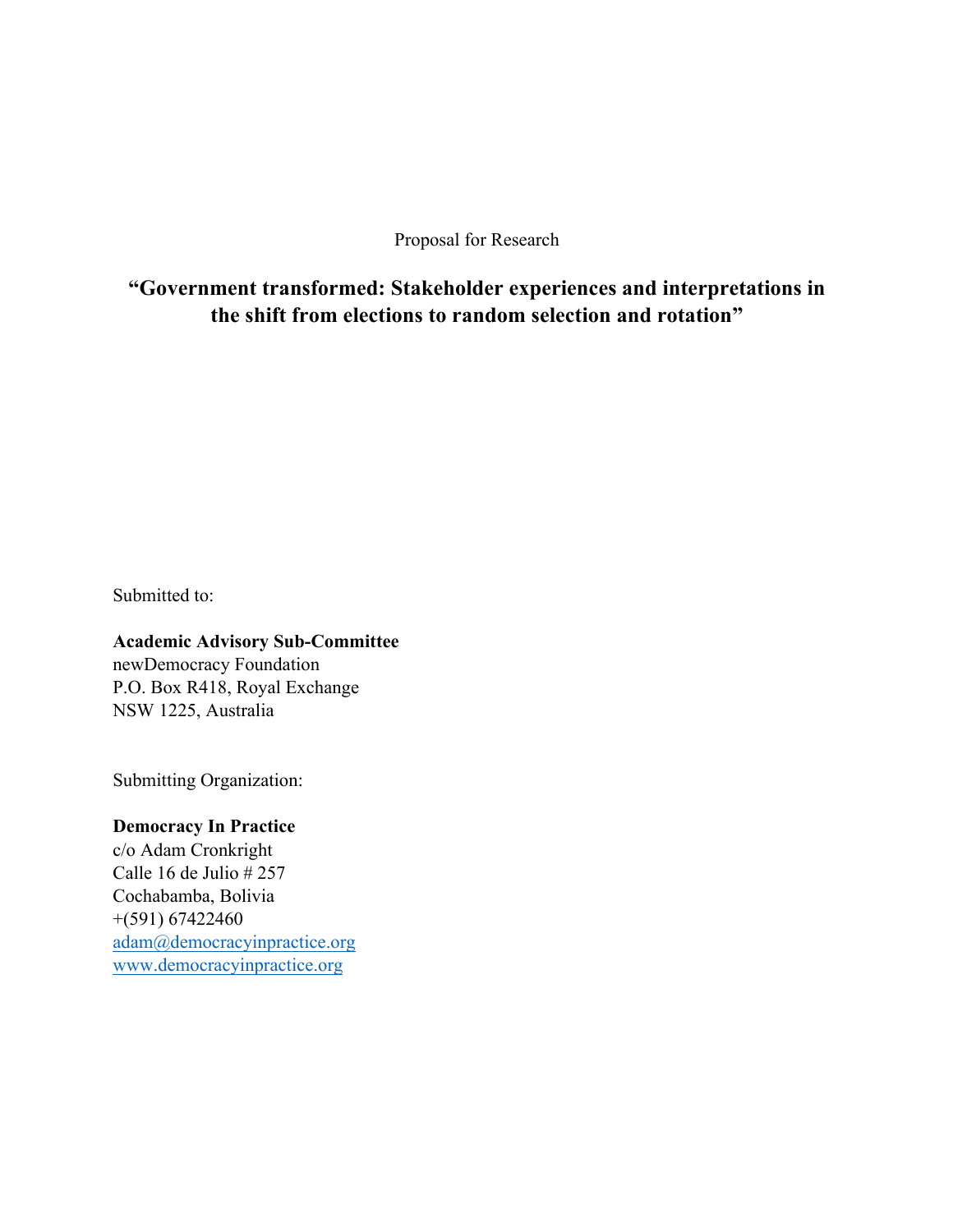*Central research theme and innovation.* There is a growing recognition that governance systems centred on representative democracy and elections, despite their ubiquity, can be ineffective, exclusive, and unrepresentative. Scholars, practitioners, and citizens are beginning to identify and experiment with promising ways of structuring community and organizational governance that may overcome the limitations of representative democracy. In particular, approaches centred on random selection and deliberation – including Citizens' Panels and Citizens' Assemblies – show great promise in increasing representativeness, inclusion, empowerment, and the quality of decisions. While current research begins to measure the impact of these new approaches and practices, research on how a wide range of organizational members experience and interpret them is curiously limited. This research gap is particularly salient in the context of permanent institutions in which new governance systems replace long-standing election-based systems. Understanding how people experience and interpret this change can provide crucial research and practical insights into potential barriers and enablers of transforming governance systems into those that are more participative and deliberative. Our study aims to address the aforementioned research gap and contribute to this understanding by exploring a novel school-based program in which elected student governments have been replaced with those that are randomly selected and rotated.

*Research question and aims.* Our overarching research question is: How do various stakeholders – students, student government members, and teachers – experience and interpret the replacement of a hierarchical election-based student governance system with one based on random selection, rotation, and deliberation among equals? Our research aims are to:

- 1) Uncover how students, student government members, and teachers experience and interpret the change in governance systems
- 2) Investigate how and why experiences and interpretations evolve over time
- 3) Develop theory regarding the barriers and enablers associated with transforming governance systems from those that are election-based to those that are based on random selection, rotation, and deliberation

*Research design and methodology.* We plan to undertake an inductive, emergent study at either one or two schools in Bolivia where – under the aegis of Democracy In Practice – projects replacing elected student governments with those that are randomly selected and rotated are currently in their second year. At these schools we have replaced hierarchical elected student governments with those that are randomly selected, rotated, and horizontally structured. We will undertake fieldwork at the schools between August, 2015 and December, 2015. We will gather data from three sources: approximately 30 semi-structured interviews with students, student government members, and teachers at each school; field notes based on the principal investigator's on-the-ground participant observations; and the collection of archival data in the form of news articles, promotional materials, and minutes of student government meetings. Shortly after commencing data collection, the research team will begin analyzing the data using the principles of grounded theory (Glaser & Strauss, 1967; Glaser, 1978), beginning by treating each school as its own case and continuing by identifying patterns across both schools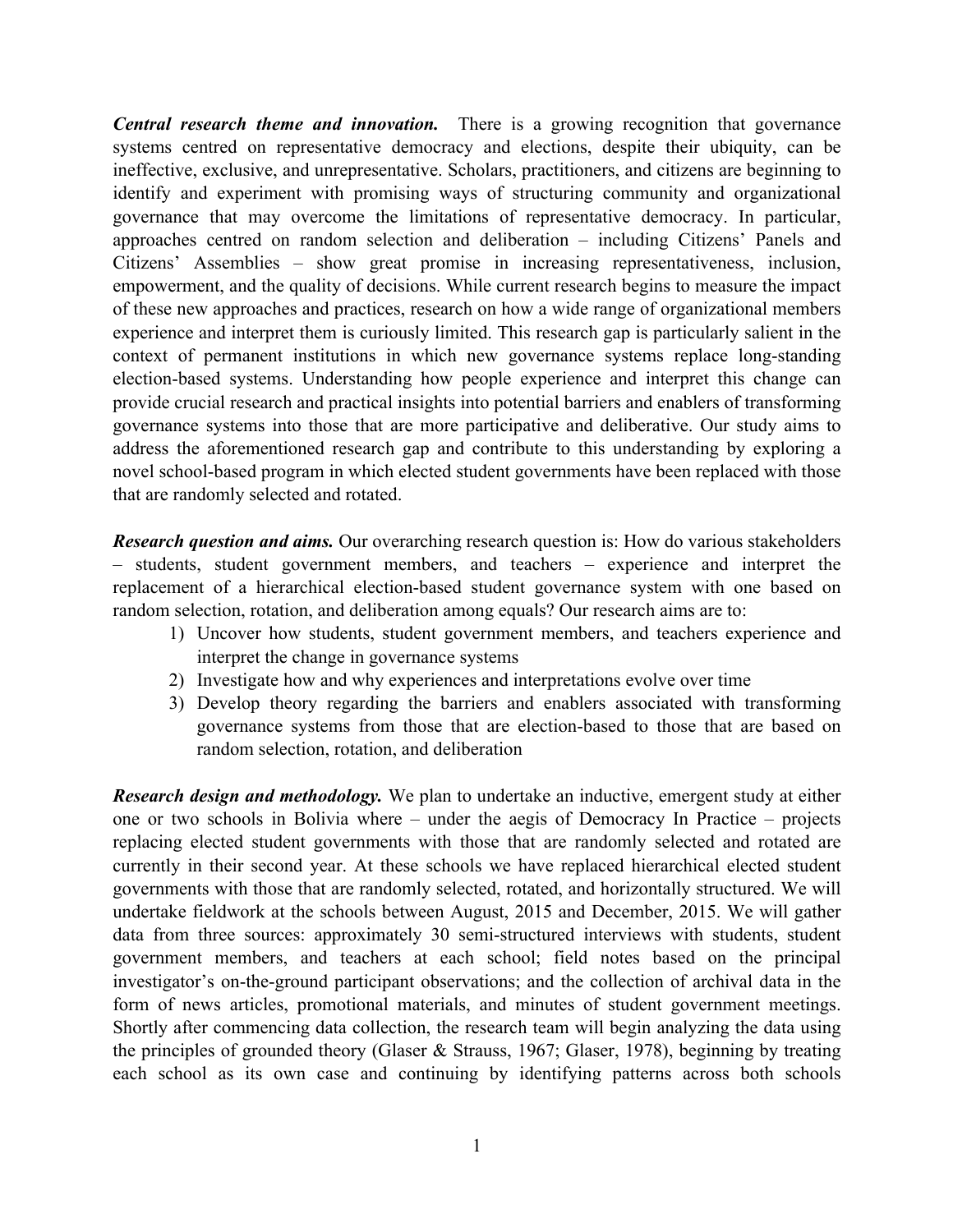(Eisenhardt, 1989). Our detailed interview protocol for each of the three groups of respondents is available upon request.

*Expected contribution to existing knowledge on deliberative democracy.* We expect our study to make an important contribution to existing theory on deliberative democracy, particularly that which involves random selection as a tool to achieve more deliberative democratic ends. Our study contributes to a growing body of research that investigates how participants experience novel deliberative democracy initiatives (e.g. Carson, 1995; Curato & Niemeyer, 2013; Iredale & Longley, 2000). This body of research has made major contributions by helping identify how factors such as the promotion and structure of these initiatives influence participants' experiences and how participants' experiences, in turn, might shape initiative outcomes. For instance, Iredale and Longley's (2000) study found that Citizens' Juries were perceived by a range of participants as very effective, but that participants also had some negative perceptions about topics such as the initiative's budget and the overall scope of topics covered – both of which could be addressed in subsequent Citizens' Juries. Understanding participant experience is particularly important as democratic innovations aim to go beyond temporary or one-off initiatives toward more permanent incorporation into governance. In such contexts, the success, legitimacy, and sustainability of such initiatives are all the more dependent on participant experience.

Our study will make unique contributions that go beyond those of prior studies, investigating the incorporation of random selection and deliberative practices into *standing* government bodies that were previously centred on elections and hierarchical executive decisionmaking. Within this particular context, participants and stakeholders may have experiences that differ substantially from those participating in one-off initiatives like Citizens' Juries. To date, research on utilizing random selection to populate standing bodies has remained theoretical and centred on the potential effects of changes to governance practices. For instance, Zeitoun, Osterloh, and Frey (2015) theorize about the advantages and disadvantages of using random selection procedures to appoint stakeholder representatives to company boards, while Carson and Lubensky (2009) theorize about utilizing random selection for public appointments to boards and committees. Our study will make an important contribution to this field of research by shedding light on how participants and other stakeholders experience and interpret these changes as well as by illuminating potential challenges to implementation and how they might be overcome. In doing so, our study will provide insight into the ways in which the incorporation of random selection – as a mechanism to create more inclusive, representative and deliberative democracy – interacts with dynamic, pre-existing social and political contexts.

*Communication of research findings.* We plan to communicate our findings through three major outlets. First, we aim to have our findings published in a peer-reviewed academic journal in order to make a strong academic contribution to our field. Second, upon completion of our project we will create a practitioner-focused document summarizing our work and our key findings for a broader non-academic audience. Third, we plan to share our work and our results using videos and social media to connect with everyday people who are less accessible through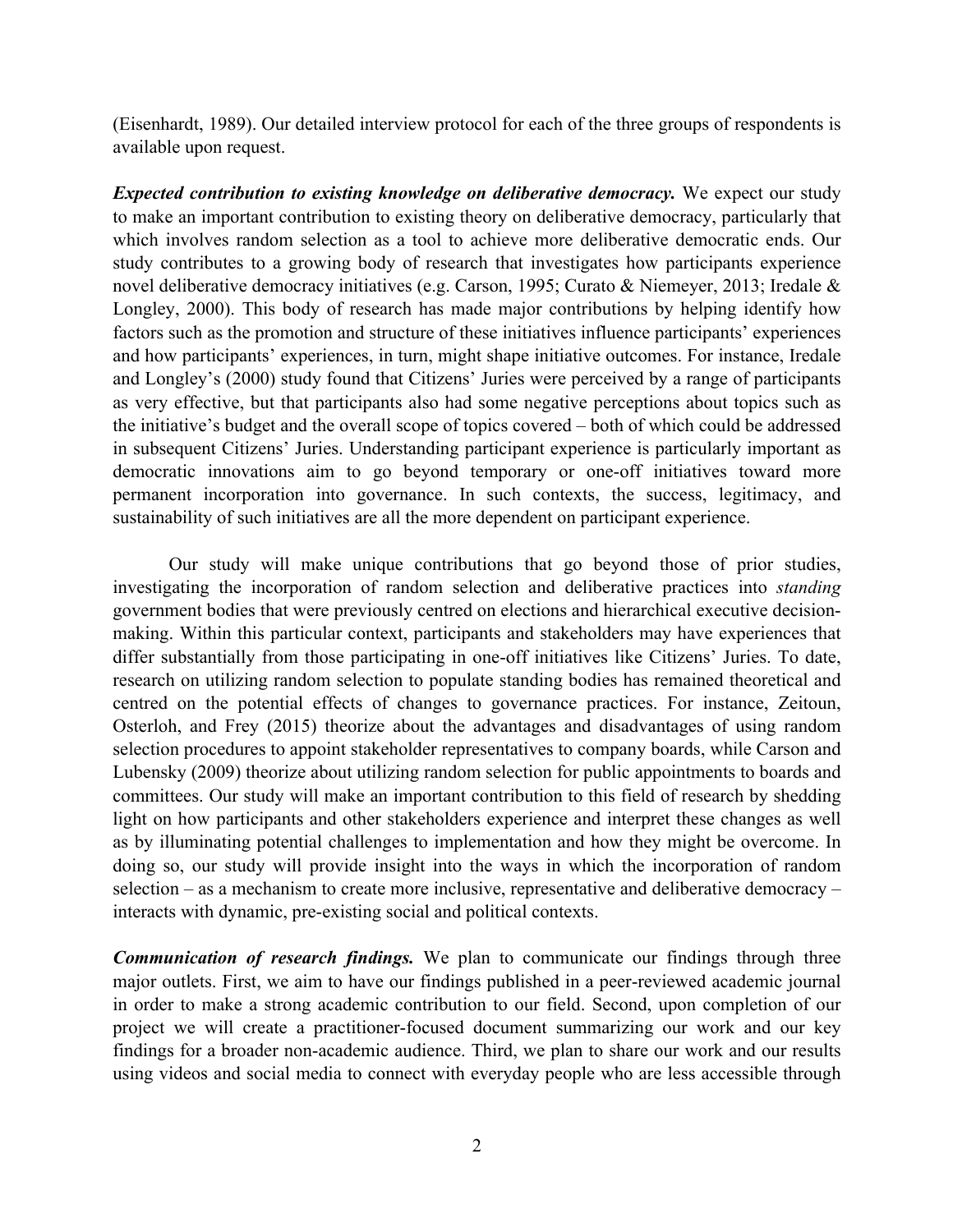the first two outlets. Beyond these three mediums, we are happy to communicate our results in other ways based on nDF's preferences.

*Proposed timeline (with key milestones for completion).* We plan to undertake our study during the period of August, 2015 to December, 2016. Our key activities are:

- August 2015 December 2015: Complete approximately 30 interviews with students, teachers, and student government members at each school included in our study
- September 2015 March 2016: Analyze our interview data and field notes
- March 2016 June 2016: Write up our findings in preparation for submission to a peerreviewed journal
- July 2016: Submit a research paper to a relevant peer-reviewed journal
- July 2016 August 2016: Write a practitioner-focused article
- July 2016 August 2016: Promote our study and findings via social media and video

*Proposed budget and justification.* Our total anticipated budget to undertake this study is \$5,700. Our expected costs are:

- Research fieldwork stipend (Adam Cronkright): \$3,600 (12 months x \$300)
- Project manager stipend (Raul Olivera Pereira): \$1,200 (4 months X \$300)
- Office supplies to undertake research and writing: \$200
- Transportation to and from schools: \$200
- ATLAS.ti qualitative data analysis software: \$500

## *Notes:*

- *1) Raul Olivera Pereira is a current employee of Democracy In Practice who will support and coordinate the student government projects during the four months of fieldwork at the schools.*
- *2) Both Simon Pek and Jeffrey Kennedy will be undertaking this research on a voluntary basis without any stipend.*

*Background and role of researchers and their institutions.* Our team consists of three principal investigators with various research roles, whose profiles are described below. All three are cofounders of Democracy In Practice, an internationally-collaborative non-profit organization focusing on democratic innovation, experimentation and capacity-building (www.democracyinpractice.org). In addition to this team, our organization has access to a network of Advisors, some of whom are experts in the field.

Simon Pek: Simon is a co-founder and Research Director of Democracy In Practice and a PhD Candidate in Business Administration at Simon Fraser University in Vancouver, Canada. Simon is responsible for designing and coordinating the study and will be leading the data analysis. In his own research, he is currently undertaking a longitudinal analysis of sustainability-related organizational change at the Mexican, Canadian and Chinese sites of a global organization. Throughout this study he has interviewed over 120 people, approximately 30 of which were interviewed in Spanish, and has demonstrated the ability to analyze qualitative data. He is also a